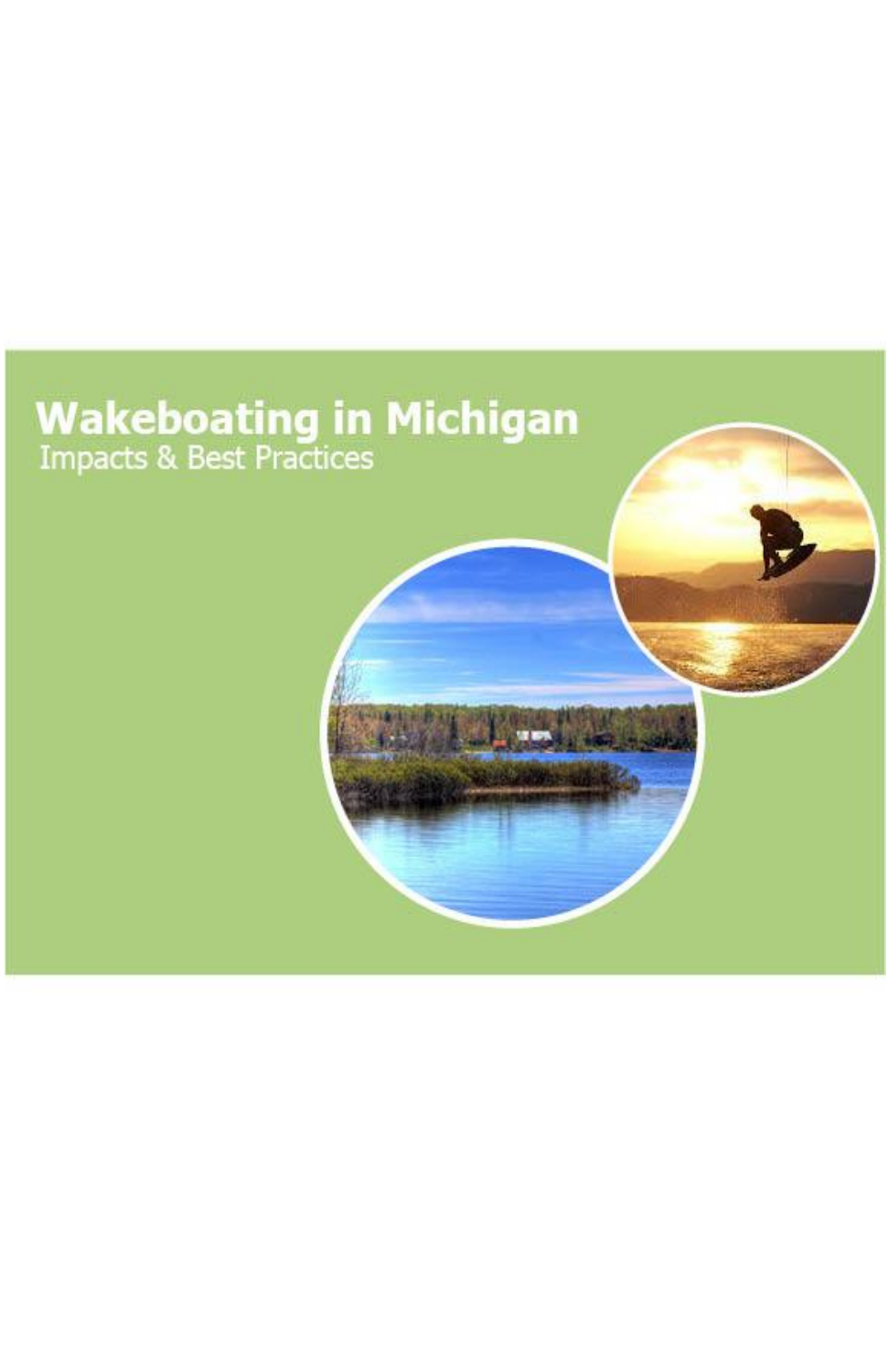#### **Introduction**

This booklet was created to help you learn about wake boats, the sport of wakeboarding, and their environmental, economic, and safety impacts in Michigan and the United States. As the sport gains popularity in Michigan, more scientific information is needed in order to make any decisions regarding reducing their environmental impacts.

### **Table of Contents**

- Page 1. What is a Wake Boat?
- Page 2. How Do Wake Boats Affect Lake Environments?
- Page 3. Wake Boat Environmental Impacts
- Page 4. Wake Boat and Wakeboarding Background
- Page 5. Wake Boat Economic Impacts and What YOU Can Do
- Page 6. Wakeboarding in Michigan
- Page 7. Wake Boat Concern: Noise
- Page 8. Guidelines from the Marine Safety Act
- Page 9. Wake Boat Safety Recommendations and **Conclusion**

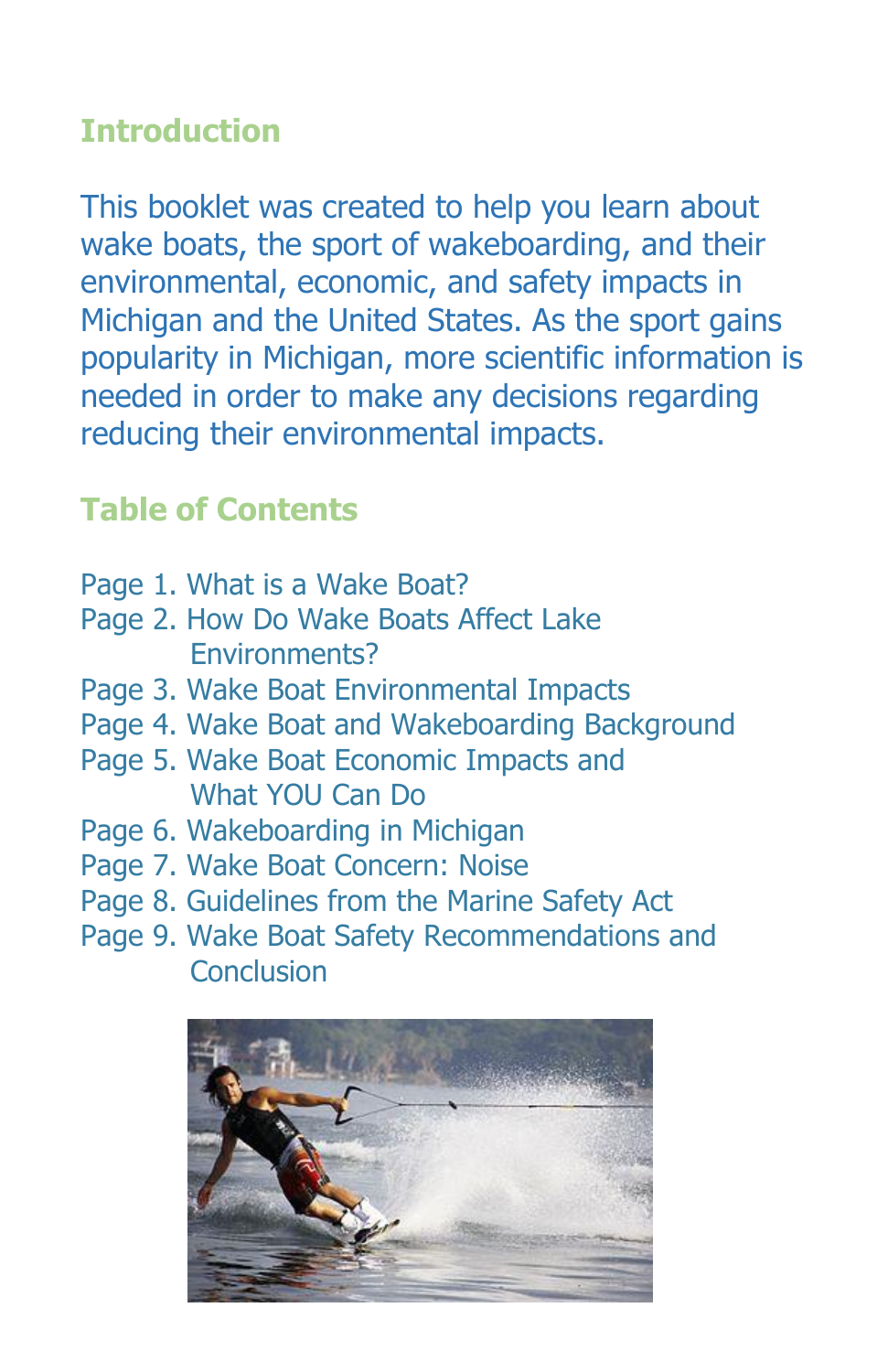#### **What is a Wake Boat?**

## Wake boats are a type of inboard motorboat, built for

specific water sports. Wake boats generally have an inboard v-drive or stern drive (both types of inboard motors) configuration, which puts the **motor in the back and/or**



**underneath the bottom of the boat**, and are **modified using a wedge device and/or ballast tanks or bags** that can weigh upwards of 1750 pounds when filled **to create a larger wake**.



**Ballast**

Diagram credit: Guidance to Buy, Maintain, and Improve Your Boat

Outboard motors are on many boats (like ones used for fishing), but they do not extend as deep into the water as inboard or wake boat motors. V-drive configurations (highlighted above) are typically the safest for boat users because the prop is tucked behind the rudder and cannot be reached by a user floating next to the boat. $<sup>1</sup>$ </sup>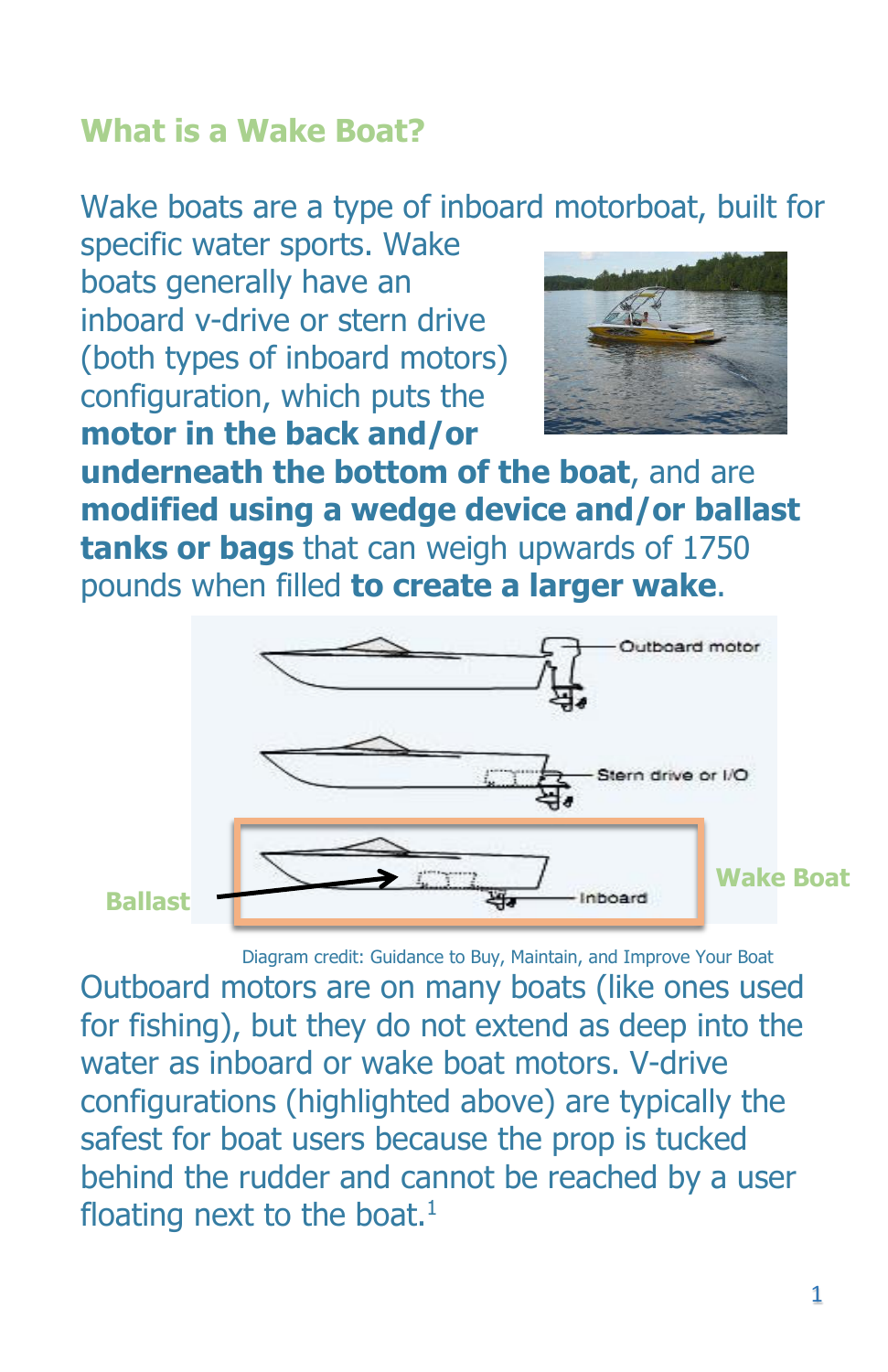#### **How Do Wake Boats Affect Lake Environments?**

Wake boat propellers can **churn up sediment** that settles to the bottom of the lake, **silting in fish spawning habitat and smothering aquatic vegetation**.

This turbulence can also **churn up nutrients** such as phosphorus that **could increase algal growth**, turning the lake water from a beautiful blue to a less than attractive green over time.



Algal bloom in Lake Erie in 2011.

Because wake boats produce a larger wake, there is more potential for erosion on shorelines compared to other motorboats.<sup>2</sup>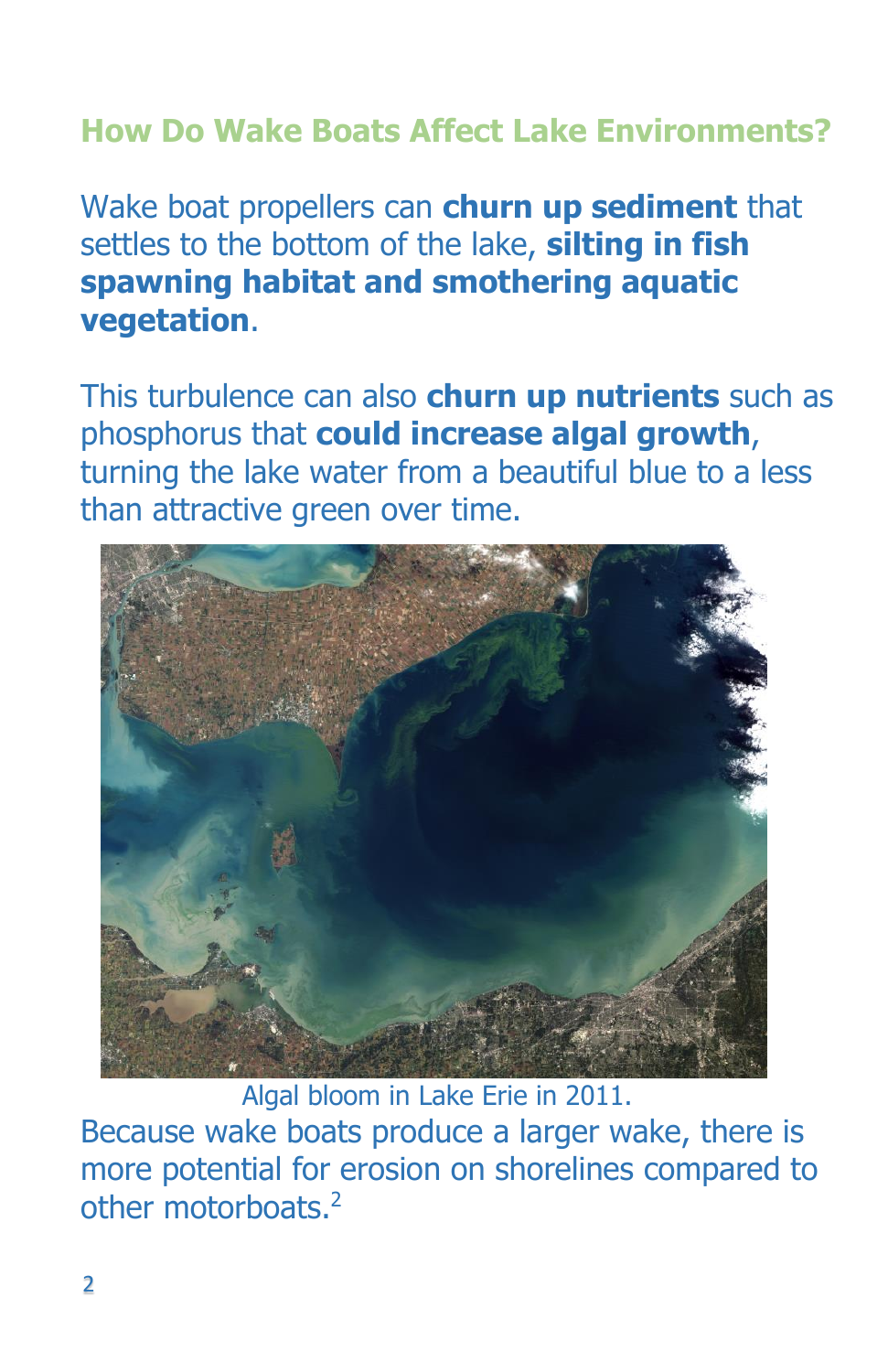#### **Wake Boat Environmental Impacts**

Wake boats displace large amounts of water and have propellers that reach deeper into the water, so the boat needs to be kept at depths that keep the lake environment safe. If water is not deep enough, the propeller will cut off plant shoots and can even uproot whole plant. These aquatic plants provide food and habitat for aquatic wildlife and some species can even improve water quality.

Propellers and large wakes can also disturb nesting birds along the shore, as well as other organisms that use shorelines to nest, spawn, or feed.



Diagram credit: Master Property Owners Association

As shown in the image above, lake vegetation varies as water depths change moving closer to the lakeshore. To reduce potential impacts, wake boaters should stay in deeper water. Wake boaters need to be aware of water depth and surroundings to reduce environmental impacts.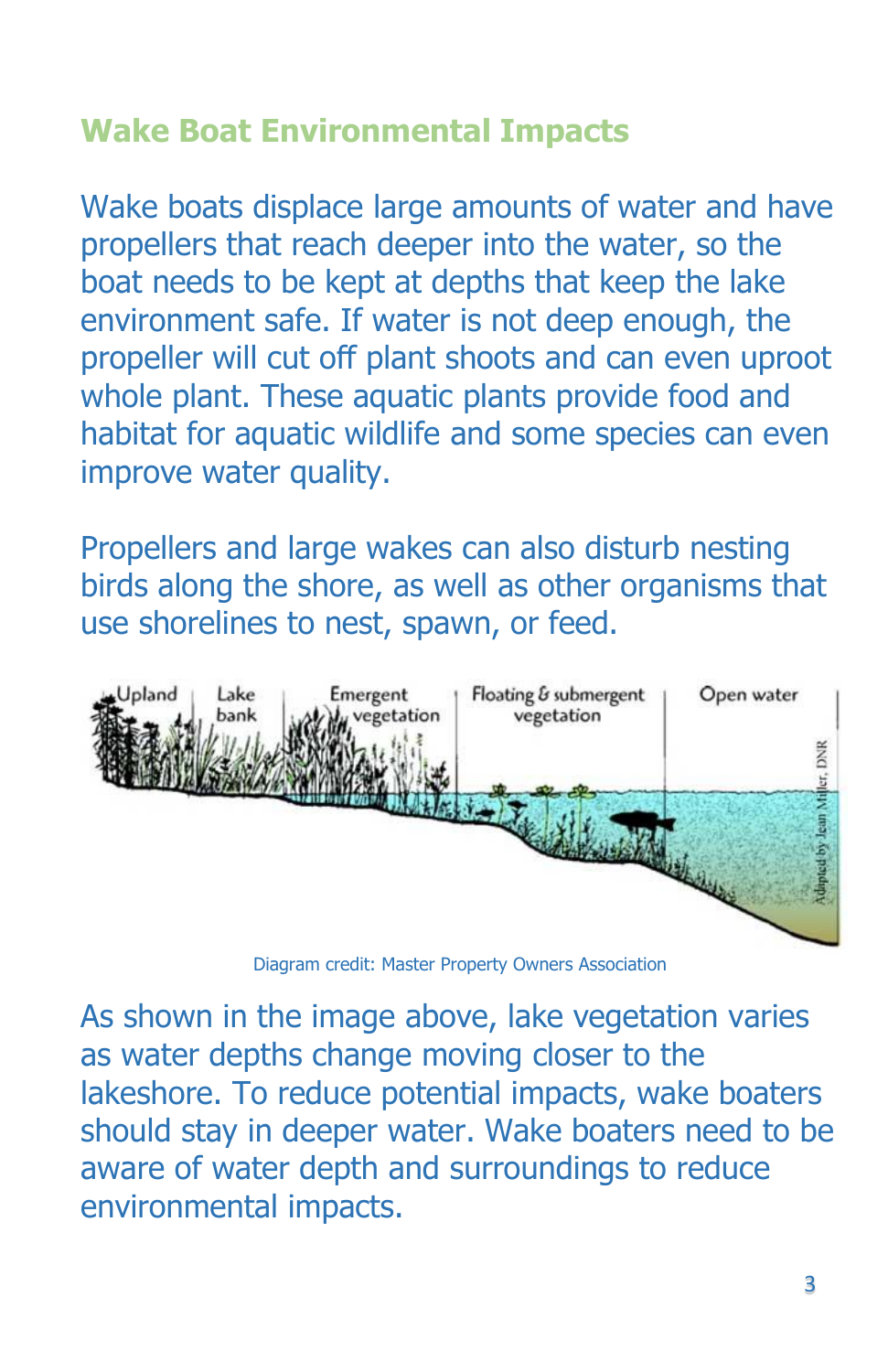#### **Wake Boat and Wakeboarding Background**

Michigan is ranked third in number of boat registrations in the U.S., trailing Florida and Texas. It is a highly valued  $$6$  billion activity in the U.S. $3$ 

The amount of total boats sold has been increasing in recent years. According to the National Marine Manufacturer's Association (NMMA), new powerboat and sailboat increased 10.7% in 2012 and 2.2% in 2013; 11% of those increased sales in 2013 was the purchase of inboard motorboats. In 2011, the total number of inboard motorboats, like wake boats, was 1.05 million.<sup>4</sup>

Nearly 3,316,000, or 1.1%, of Americans age 6 or older participated in the activity of wakeboarding in 2013.5

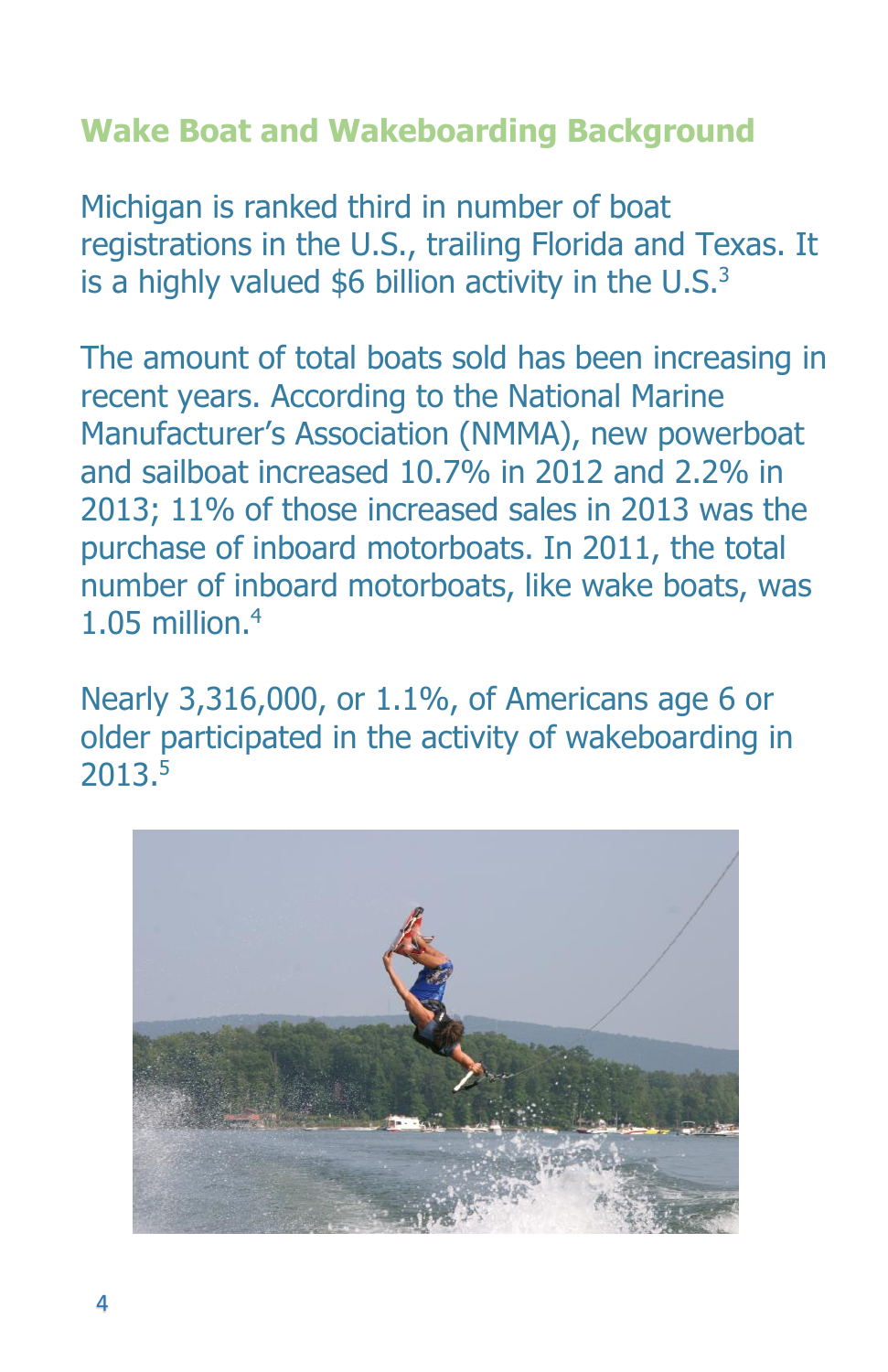#### **Wake Boat Economic Impacts and What YOU Can Do**

Section 80158 of Marine Safety Act holds wake boaters **personally responsible for any damage to life or property resulting from a wake**. 6

Damage to property from boat wakes to docks, docked boats or landscaped shorelines can be in excess of thousands of dollars. **To reduce the impact of wake boats on shorelines and**



**property**, the Michigan Lake and Stream Associations, a nonprofit organization, recommends the following operating guidelines:

- **Reduce speed within 300 feet of shore**
- **Do not add ballast water or other extra weight to your wake boat**
- **Do not operate wake boats near sandy areas, wetlands or lakefront residences**
- **Avoid turning wake boats in tight circles (tight circles increase wave height and frequency)**
- **Avoid operating wake boats in shallow water or near natural shorelines**<sup>7</sup>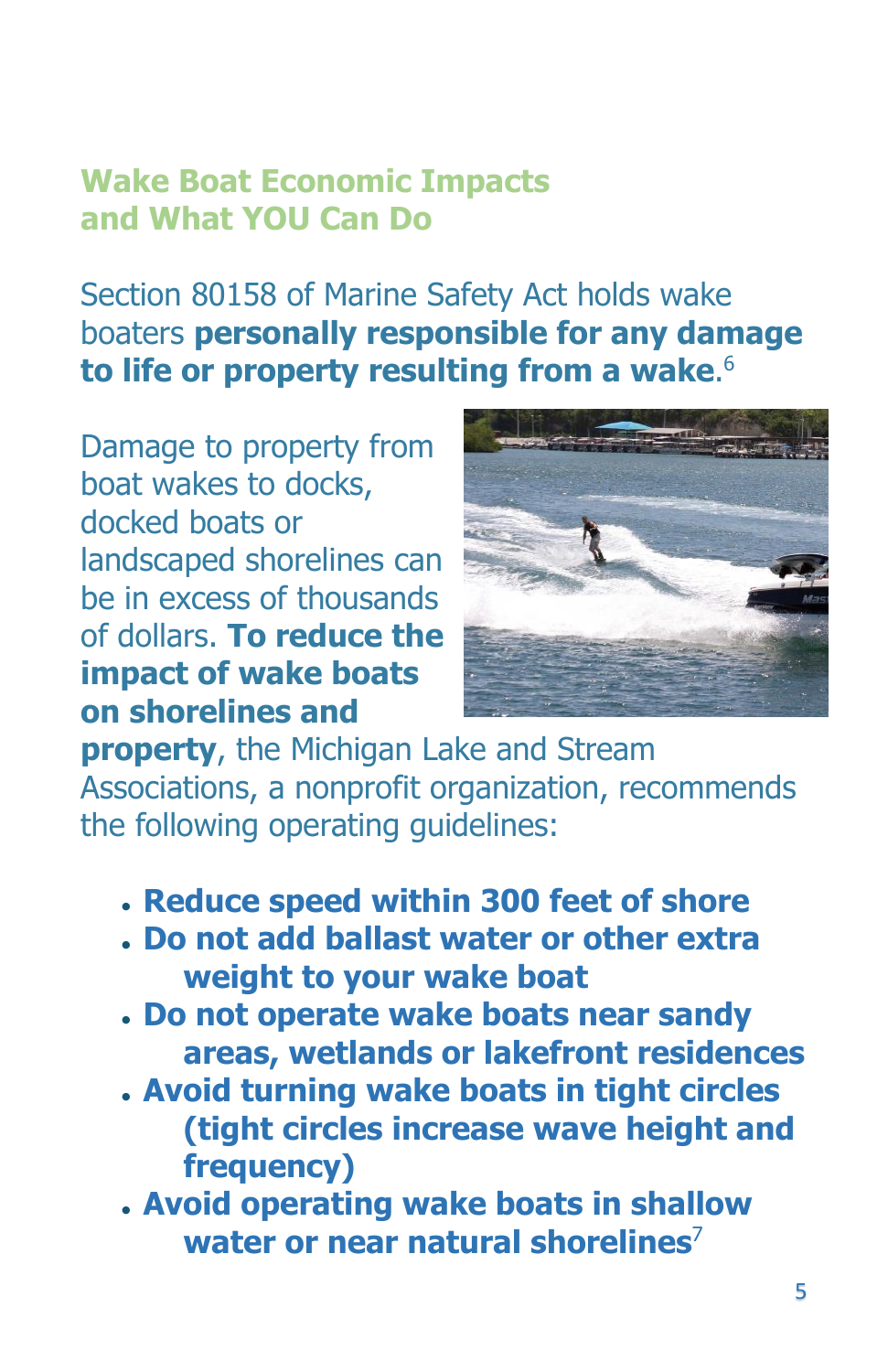#### **Wakeboarding in Michigan**

#### Michigan also has designated **cable wake parks**, where wakeboarders are pulled by a cable system

through the water: Action Wake Park in Hudsonville, Traverse City and Fenton; Board Nation in Midland; and WakeFire Cable Park in Indian River



Wake parks, lessons,

and clubs can be found in other states around the U.S. using a directory at **www.wakescout.com**.

In addition, Michigan hosts wakeboarding contests, such as ESPN X Games' MasterCraft Throwdown or the Meijer State Games of Michigan Cable and Boat Contest. 8

MSU, U of M, and WMU have student wakeboarding clubs.



Businesses that provide wake boarding lessons, equipment rental, and/or charters in Michigan include: Wake Sessions, PJ's Slalom School and Sharky's Slalom School in Waterford; Wakeboard Clinic in Boyne and Fenton; Eagle Sports in Fenton; Tommy's Ski and Wake School and Walloon Village Marina in Walloon Lake; and Pine Lake Ski School in West Bloomfield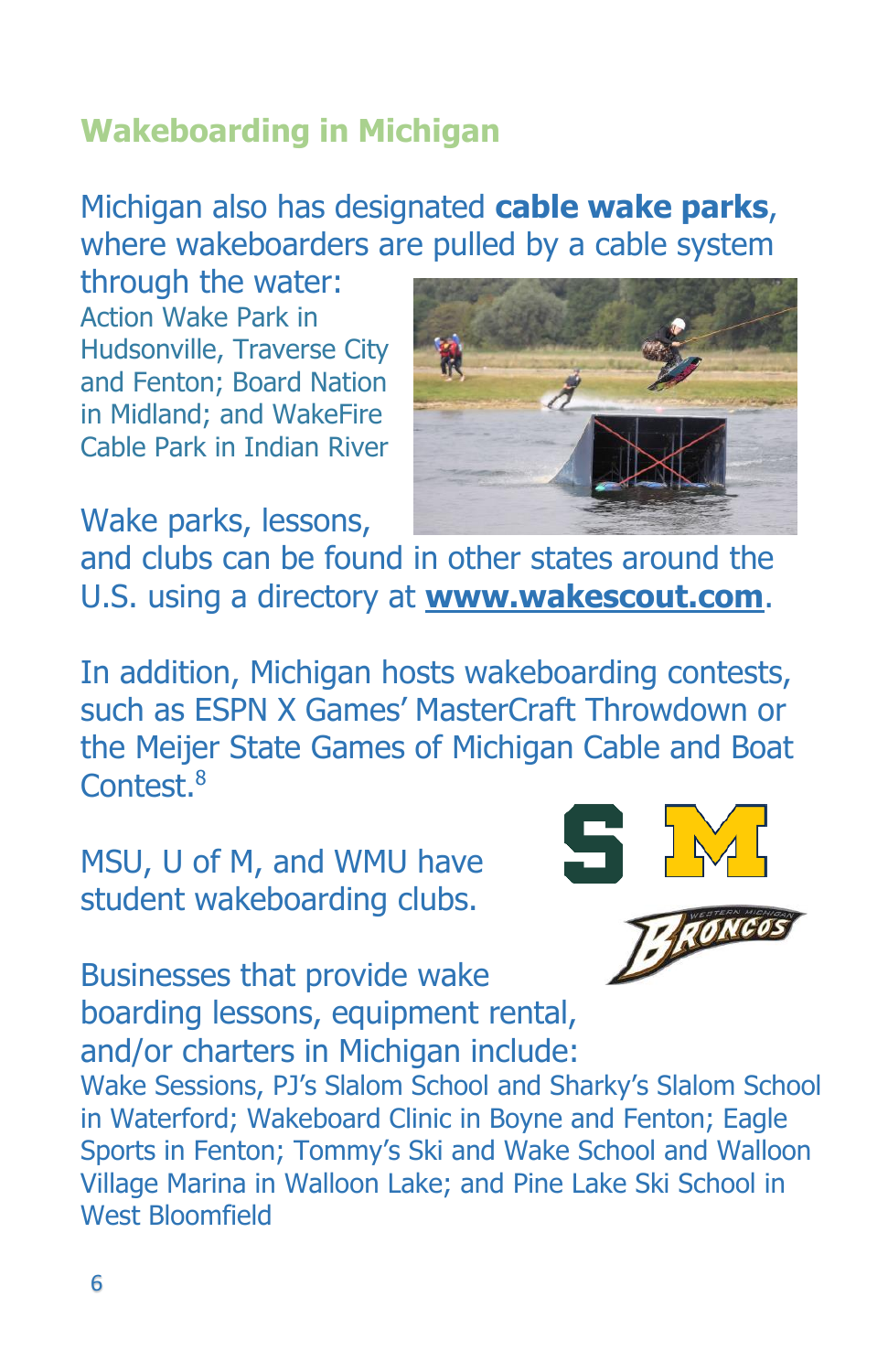#### **Wake Boat Concern: Noise**

#### Noise may be a concern to shoreline property owners.



Michigan law states that a vessel's muffler or exhaust system must prevent noise in excess of **90 decibels at idle**

#### **from three feet away and 75 decibels when measured from the shore**. 9

The National Marine Manufacturers Association (NMMA) identifies "one of the key annoyance factors is noise-induced speech interference, and indicates the highest acceptable level of outdoor background noise is a constant sound level of 72 dBA. Above this level, people have to raise their voices to communicate. The marine industry has conducted pass-by tests proving that a 75 dBA pass-by sound level produces an 'equivalent' (energy average) sound level of 71 dBA." 10

Speakers designed to throw music behind the boat where a wakeboarder 20 to 80 feet away can hear it are another potential noise concern. 11

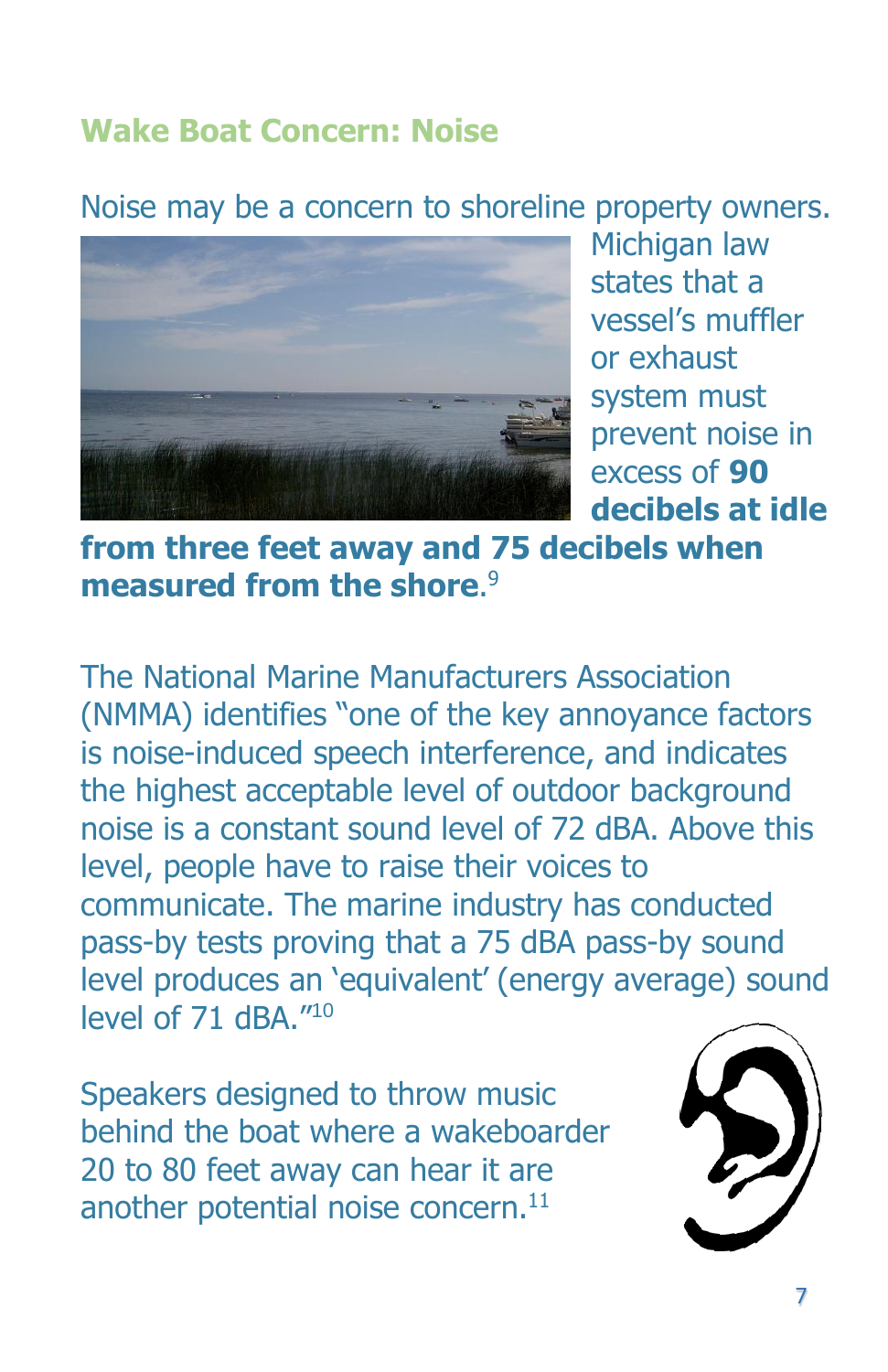#### **Guidelines from the Marine Safety Act**

Always try to operate your wake boat in a **counterclockwise** motion around a lake.<sup>12</sup> (From Part 1 of Section 80149)



Wakeboarders behind wake boats need to keep a distance of **100 feet from any dock, raft, buoyed**



Part 1 of Section 80149)

**or occupied bathing area, or vessel moored or at anchor**, except when the wake boat is proceeding at a slow—no wake speed or when wakeboarders are being picked up or dropped off.<sup>12</sup> (From

Keep your wake boat at least **200 feet away from a buoyed diver's flag** unless it is involved in tendering the diving operation.<sup>13</sup> (From Section 80155)

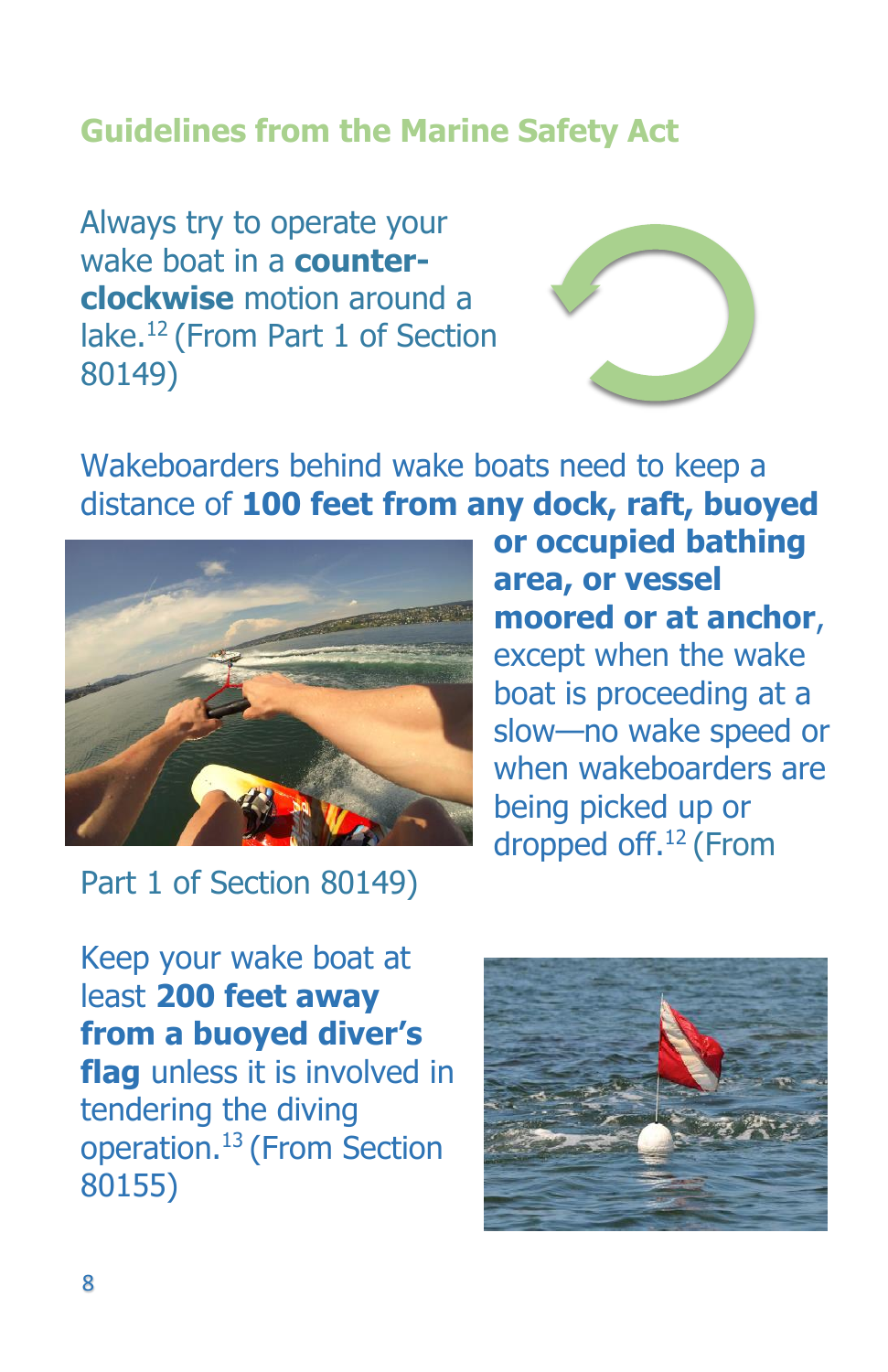#### **Wake Boat Safety Recommendations**

The National Marine Manufacturers Association (NMMA) recommends that boaters:

- Stay at least **150 feet** from other vessels, swimming areas, anglers, etc.<sup>14</sup>
- Pass others within 150 feet at a **no-wake speed**<sup>14</sup>
- Don't operate your wake boat in water less than **21/<sub>2</sub> feet deep** and travel slowly in shallow waters<sup>15</sup>

A scientific study by Hostetler et al. (2005) found that **head injuries and lacerations, especially to the face, were the most common** types of

wakeboarding injuries.<sup>16</sup>

#### **Wear protective gear while wakeboarding!**



#### **Conclusion**

Wakeboarding is a well-known water sport and sales of inboard motorboats, like wake boats, are increasing. There is little scientific data available about impacts of wake boats and more research is needed before regulations, if any, are made. We as Michiganders not only love our lakes, we love our water sports as well. By wake boating and wakeboarding responsibly and being conscious of our impacts, we can help keep ourselves and other waterusers safe and keep our Michigan lakes "Great!"<sup>2</sup>